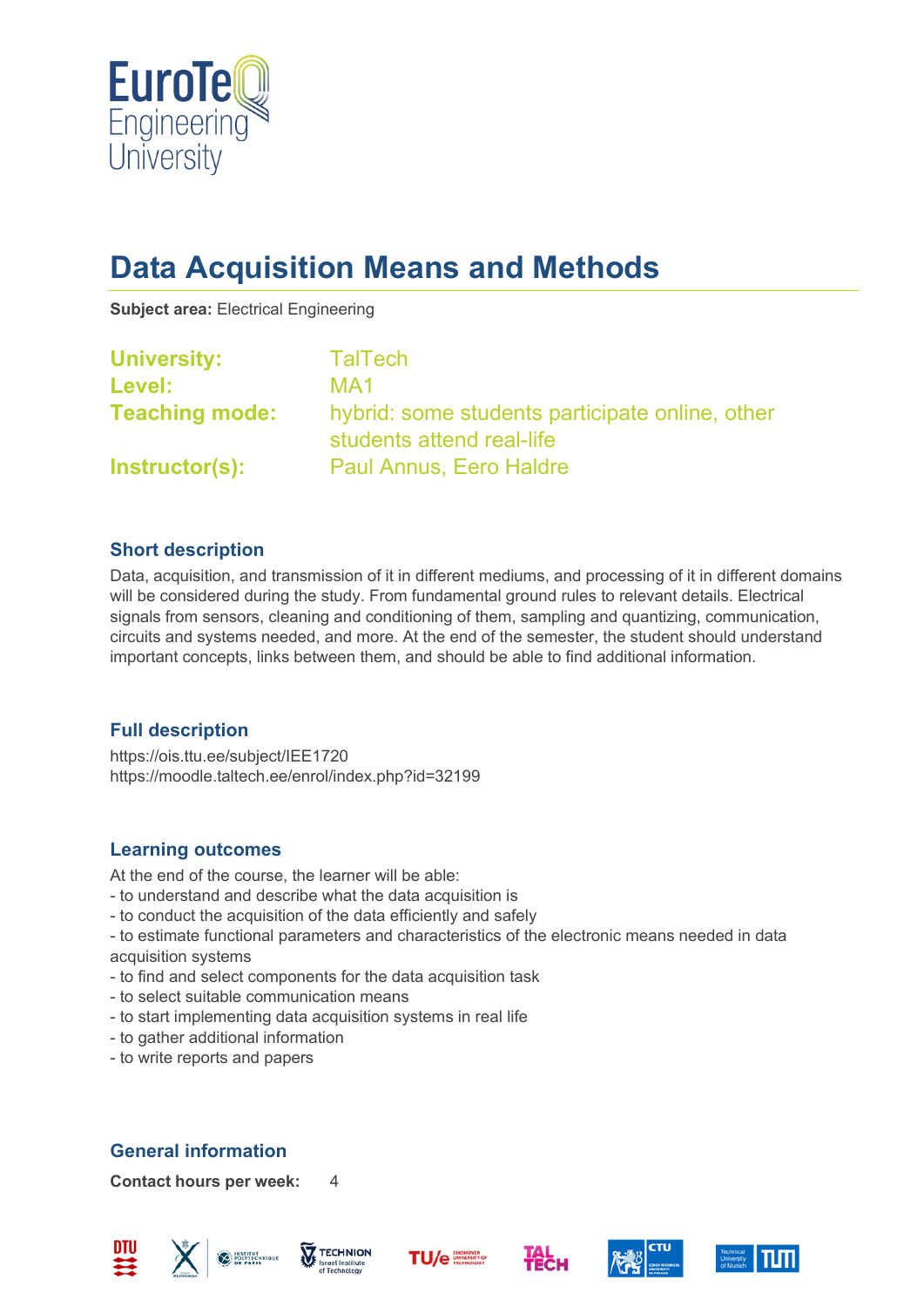

| <b>Total workload:</b>           | 160 (in student hours for the whole course)                                                                                                                                                                                                                                                                                                                                                                                                                                                                      |  |
|----------------------------------|------------------------------------------------------------------------------------------------------------------------------------------------------------------------------------------------------------------------------------------------------------------------------------------------------------------------------------------------------------------------------------------------------------------------------------------------------------------------------------------------------------------|--|
| <b>ECTS credits:</b>             | 6                                                                                                                                                                                                                                                                                                                                                                                                                                                                                                                |  |
| Language:                        | English                                                                                                                                                                                                                                                                                                                                                                                                                                                                                                          |  |
|                                  |                                                                                                                                                                                                                                                                                                                                                                                                                                                                                                                  |  |
| <b>Course start date:</b>        | 29 August 2022                                                                                                                                                                                                                                                                                                                                                                                                                                                                                                   |  |
| Course end date:                 | 23 December 2022                                                                                                                                                                                                                                                                                                                                                                                                                                                                                                 |  |
| Add. info about start date:      | this is start date of the semester, course will start on the first week<br>depending on schedule                                                                                                                                                                                                                                                                                                                                                                                                                 |  |
| <b>Weekly teaching day/time:</b> |                                                                                                                                                                                                                                                                                                                                                                                                                                                                                                                  |  |
| Time zone:                       | CET +1 (Estonia, Israel)                                                                                                                                                                                                                                                                                                                                                                                                                                                                                         |  |
| <b>Further information:</b>      | Course environment in Moodle is currently under remodeling to help hybrid<br>participation form distance and labs at students' location.                                                                                                                                                                                                                                                                                                                                                                         |  |
| <b>Prerequisites:</b>            | Student should have very good bachelor level understanding of the basics<br>in electronics, signal processing, communication and relevant parts of<br>mathematics and physics. If required, the student should take individual<br>steps to get fluent with basics. Some keywords: Kirchhoff's laws, Ideal and<br>real sources, Equivalent circuits, Linear time-invariant systems,<br>Superposition, Bode plots, Nyquist plots, Logarithms, Complex numbers,<br>Polynomials, Trigonometry, Transforms, and more. |  |
| <b>Activities and methods:</b>   | Lectures, Lab-work, Self-study, Exercises                                                                                                                                                                                                                                                                                                                                                                                                                                                                        |  |
| Presence on campus:              | Not required                                                                                                                                                                                                                                                                                                                                                                                                                                                                                                     |  |

### **Final examination**

| Form:                        | assignment      |
|------------------------------|-----------------|
| Date:                        |                 |
| Location/format:             |                 |
| <b>Re-sit possibility:</b>   | yes             |
| <b>Transcript available:</b> | end of semester |
| Add. info/requirements:      |                 |

### **Registration**

To register for this course, follow the registration requirements of your **home university** as specified here: [www.euroteq.eu/courses-registration.](http://www.euroteq.eu/courses-registration)